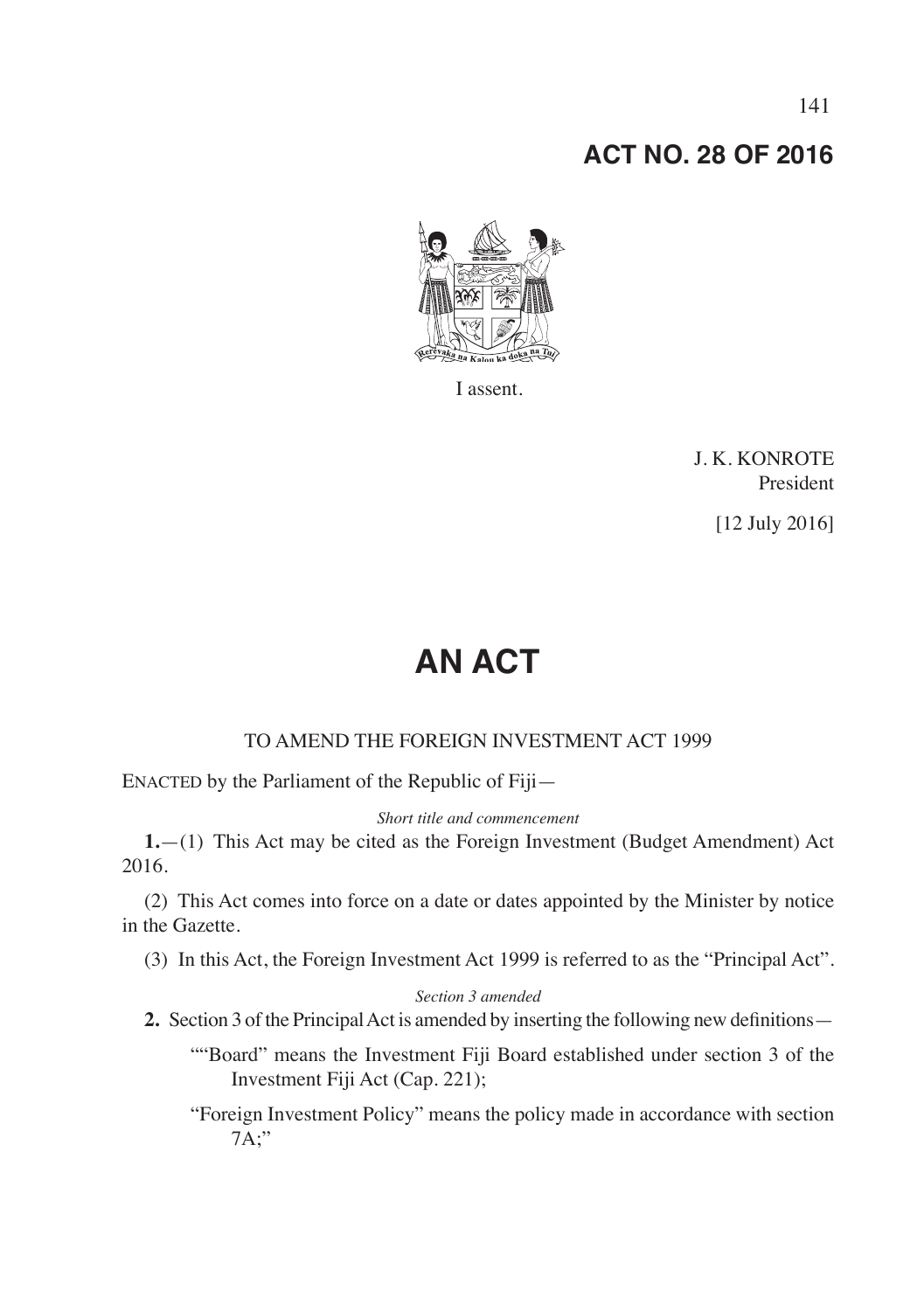#### *Section 7 amended*

- **3.** Section 7 of the Principal Act is amended by—
	- $(a)$  in subsection  $(4)$ 
		- (i) inserting "for a certificate" after "The Chief Executive must grant an application";
		- (ii) paragraph *(d)*, inserting "has a criminal record, or" after "associated with the foreign investor";
		- (iii) paragraph *(e)*, deleting "." and substituting ";"; and
		- (iv) inserting the following new paragraphs after paragraph *(e)*
			- "*(f)* the foreign investor or the business that the foreign investor proposes to directly or indirectly carry on is contrary to the national interest of the Republic of Fiji; or
			- *(g)* the foreign investor or the business that the foreign investor proposes to directly or indirectly carry on does not comply with the Foreign Investment Policy.";
	- *(b)* inserting the following new subsections after subsection  $(4)$ —

 "(4A) If an application made under subsection (1) falls within one of the exceptions provided in subsection  $(4)(a)$  to *(f)* but the foreign investor or the business that the foreign investor proposes to carry on may be an acceptable foreign investment under the Foreign Investment Policy, the Chief Executive must refer the application for a certificate to the Board for recommendation to the Minister.

 (4B) The Board must, upon receipt of a referral under subsection (4A), make a recommendation to the Minister to approve or deny the application for a certificate within 15 working days and the Minister must make a decision to approve or deny the application for a certificate within 15 working days from the receipt of the Board's recommendation, or at a later date as the Minister may deem necessary.

 (4C) The decision made by the Minister under subsection (4B) must be submitted to the Chief Executive and the Chief Executive must—

- *(a)* grant the application for a certificate, if the application is approved by the Minister; or
- *(b)* refuse the application for a certificate, if the application is denied by the Minister."; and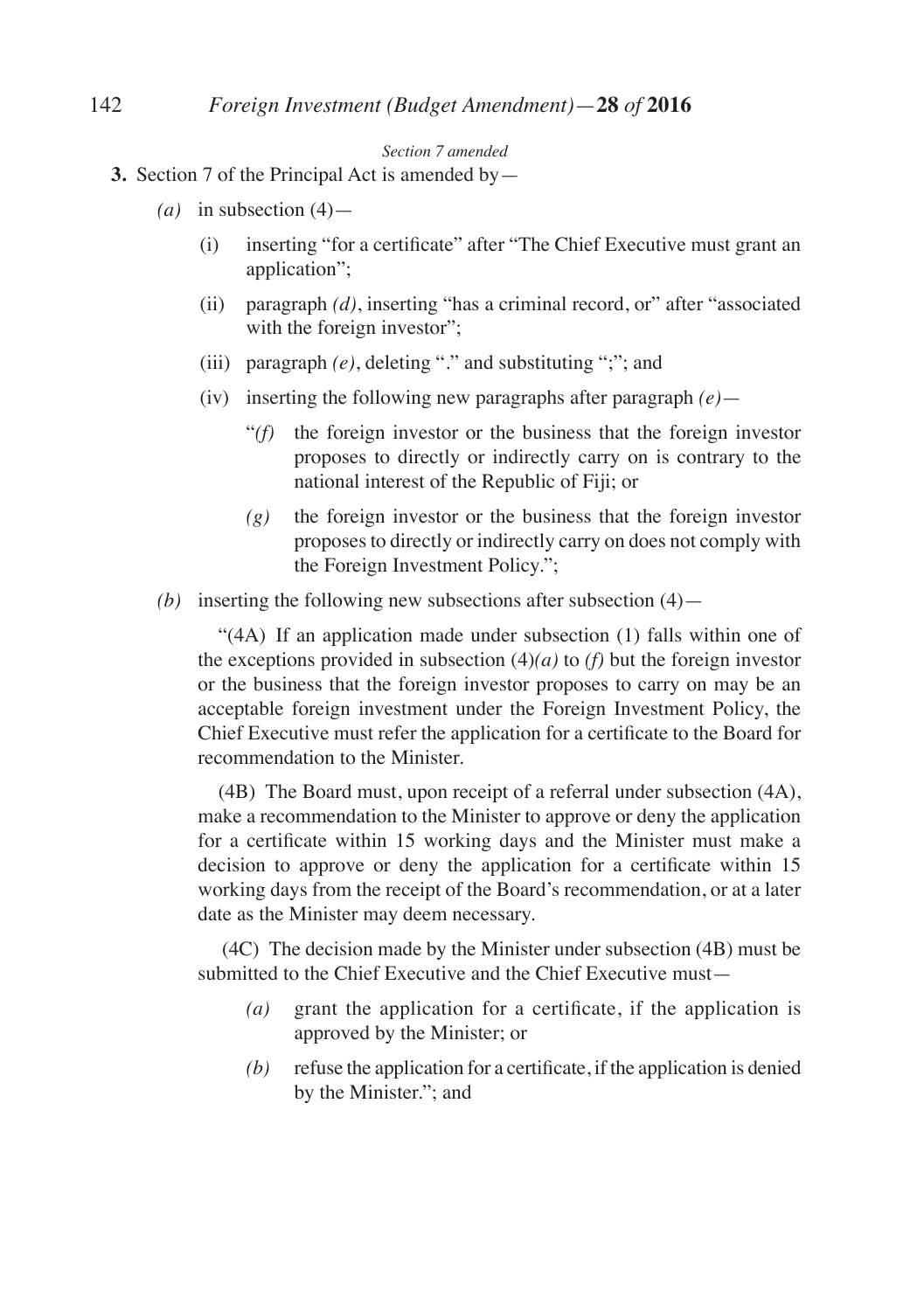*(c)* by deleting subsection (6) and substituting the following—

 "(6) Written notice of the grant or refusal of an application for a certificate under this section must be given by the Chief Executive to the foreign investor within 5 working days of the making of an application for a certificate except in the case where an application for a certificate is referred to the Board for recommendation to the Minister under subsection (4A) in which case the Chief Executive must—

- *(a)* notify the foreign investor in writing within 5 working days of the making of an application for a certificate that the application has been referred to the Board for recommendation to the Minister; and
- *(b)* upon receipt of the decision made by the Minister under subsection (4B), notify the foreign investor in writing within 5 working days of the grant or refusal of the application for a certificate."

#### *New section 7A inserted*

**4.** The Principal Act is amended by inserting the following new section after section 7—

#### "*Foreign Investment Policy*

7A.—(1) The Foreign Investment Policy must be prepared by the Ministry responsible for this Act, and approved by Cabinet.

- (2) The Foreign Investment Policy must detail—
	- *(a)* the framework for foreign investments in the Republic of Fiji; and
	- *(b)* foreign investments that are acceptable and unacceptable in the Republic of Fiji.

(3) The Ministry responsible for this Act may, from time to time and with the approval of Cabinet, amend the Foreign Investment Policy."

#### *Section 11 amended*

**5.** Section 11 of the Principal Act is amended by deleting subsection (1) and substituting the following new subsections—

"(1) If a foreign investor that has been granted a certificate (other than a foreign investor that is a public company and is listed on a securities exchange) proposes to change its ownership or shareholding particulars, the foreign investor must make an application to the Chief Executive seeking an approval for a change in its ownership or shareholding particulars before the change is effected.

(1A) An application under subsection (1) must—

- *(a)* be in the prescribed form;
- *(b)* contain the prescribed particulars;
- *(c)* notify the Chief Executive of an address in Fiji for the receipt of notices by the foreign investor; and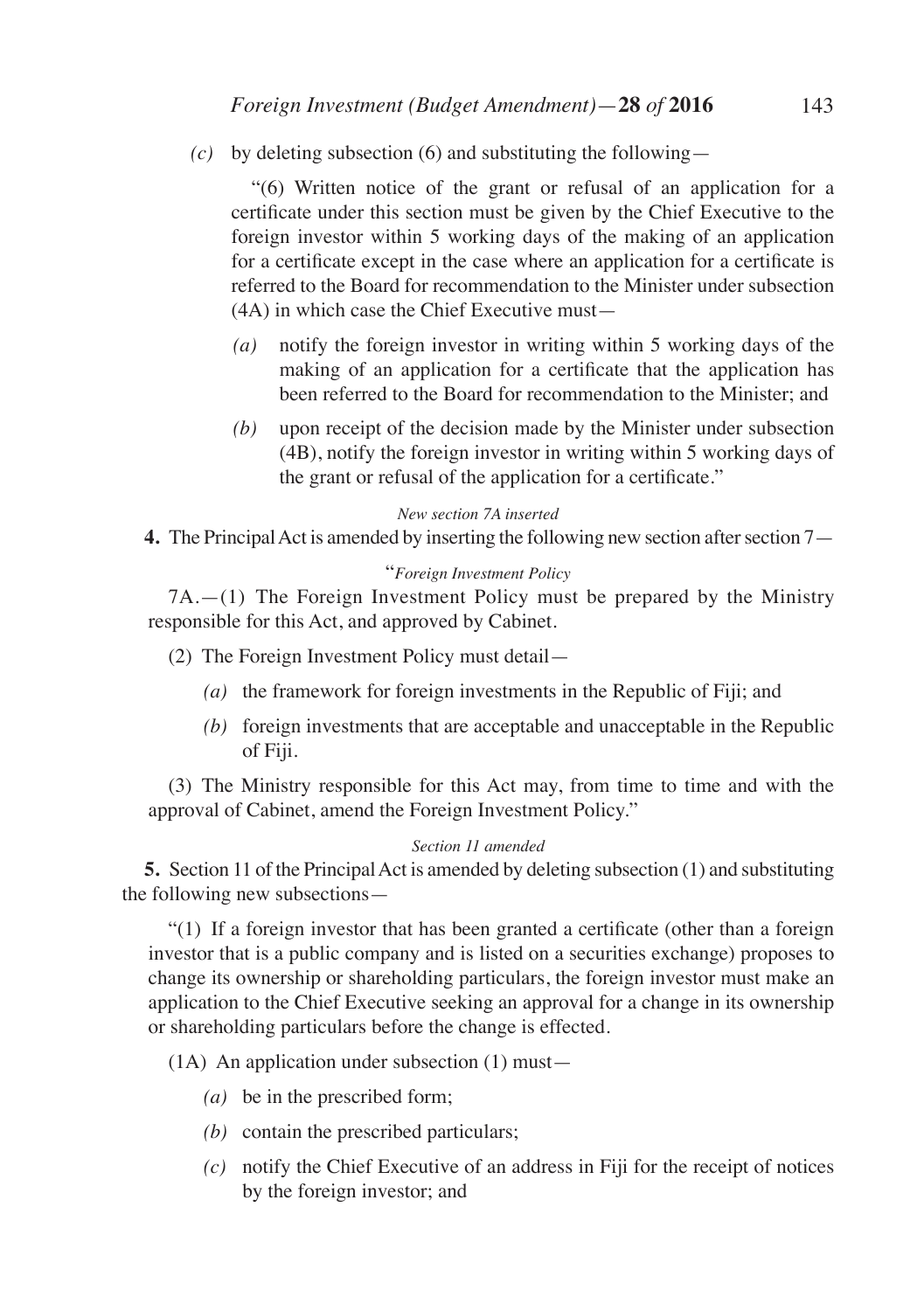## 144 *Foreign Investment (Budget Amendment)*—**28** *of* **2016**

*(d)* be accompanied by such documents including statutory declarations (if any), and any fee as prescribed.

(1B) If, at any time after the making of an application under subsection (1), there is a change in the address notified under subsection (1A)*(c)* or in any other information supplied to the Chief Executive under subsection (1A), the foreign investor must notify the Chief Executive in writing of the change within 20 working days of the date of the change.

(1C) The Chief Executive must approve an application made under subsection (1) except where—

- *(a)* the Chief Executive has reasonable grounds for believing that the application is incorrect or misleading or does not otherwise comply with this Act or the regulations;
- *(b)* the foreign investor or any person associated with the foreign investor has a criminal record, or is an undischarged bankrupt, is under management or is in receivership or liquidation under the laws of the Republic of Fiji or of another country;
- *(c)* the Chief Executive has reasonable grounds for believing that the application is not genuine;
- *(d)* the foreign investor or the business that the foreign investor proposes to directly or indirectly carry on is contrary to the national interest of the Republic of Fiji; or
- *(e)* the foreign investor or the business that the foreign investor proposes to directly or indirectly carry on does not comply with the Foreign Investment Policy.

(1D) If an application made under subsection (1) falls within one of the exceptions provided in subsection (1C)*(a)* to *(d)* but the foreign investor or the business that the foreign investor proposes to carry on may be an acceptable foreign investment under the Foreign Investment Policy, the Chief Executive must refer the application to the Board for recommendation to the Minister.

(1E) The Board must, upon receipt of a referral under subsection (1D), make a recommendation to the Minister to approve or deny the application within 15 working days and the Minister must make a decision to approve or deny the application within 15 working days from the receipt of the Board's recommendation, or at a later date as the Minister may deem necessary.

(1F) The decision made by the Minister under subsection (1E) must be submitted to the Chief Executive and the Chief Executive must—

- *(a)* approve the application, if the application is approved by the Minister; or
- *(b)* refuse the application, if the application is denied by the Minister.